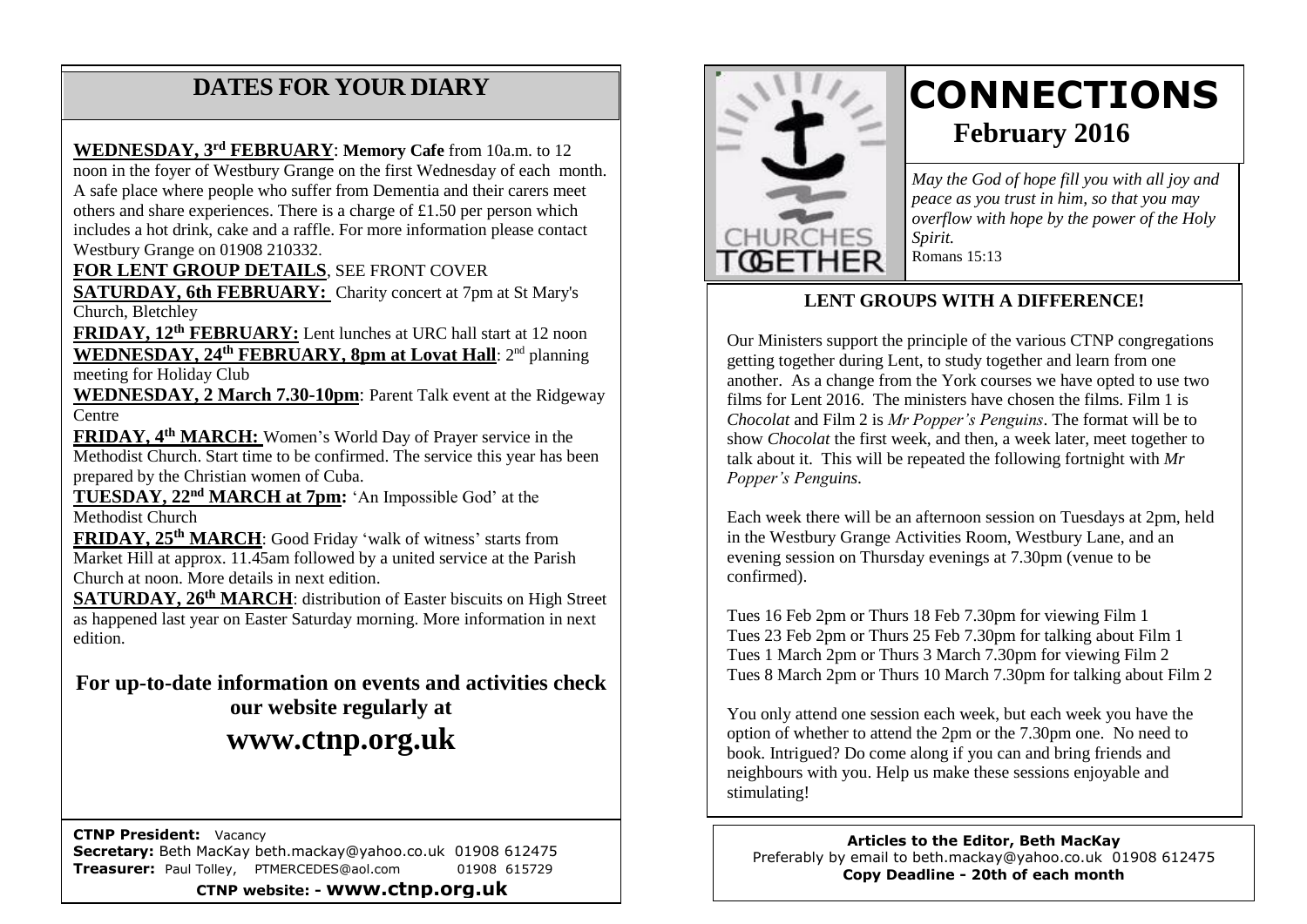# mee **LETTER FROM A MINISTER**

A few years ago an American friend visited Germany with her family during the February half-term. As part of their visit they spent a day in Cologne and were very surprised (and disappointed) to find that the cathedral was closed. Unbeknown to them, they arrived on *Fat Thursday* or *Weiberfastnacht* in German, which in Cologne is an important date.

Because on that day, the final phase of the Carnival celebrations begin and women take over the city for a day. The celebrations take place in the street and usually become very exuberant and often even boisterous. That's why the cathedral is closed, to avoid any damage if people get carried away. And my friend and her family accepted that this was necessary.

The point of the Carnival celebrations is to live it up before Lent begins on Ash Wednesday, because in the past this was a time of fasting.

In our time, this has changed and the idea tends to be to give up something for Lent, e.g. sweets, biscuits or alcohol - a commendable practice which is also good for our health – but this may not be for everybody. An alternative approach, and this may seem strange, is to commit to doing something extra, e.g. a short time of prayer or just of quietness. This is well worth a try and not surprisingly, I don't find it strange at all but rewarding!

*Deacon Klaus Reidel St. Bede's Catholic Church*

#### -------------------------------------------------------------------------------------- **LENT LUNCHES**

Come to the Lent Lunches every Friday from **12th February to 18th March** at the URC Hall, Newport Pagnell from 12 noon to 1.15pm. Enjoy delicious home-made soup and a variety of bread, rolls and cheeses. Cost is £4 and all profits go to Christian Aid. For more information, contact Jennifer Mazzone.

## **CTNP FORUM - SAVE THE DATE**

Our next Forum and AGM will be held on Thursday, 23rd June at 7.45pm in the Methodist Hall. I know that may seem a long time away but please note the date in your diary now and encourage others to come along.

Please also pray that people will feel able to come forward to take on the vacant positions on the CTNP Executive. We are currently looking for a Secretary, Treasurer and Chair for CTNP as well as a Chair for the Emergency Help Scheme. CTNP has become less committee-based and the number of meetings has been halved over the last two years which means that these roles are less time consuming than they may have been in the past.

It would be great to have new people (of all ages) involved in CTNP with new ideas and enthusiasm so do think prayerfully about offering your services on the committee or as an extra pair of hands to help organise events.

## **SHOULD THE CHURCHES BE PART OF THE CARNIVAL?**

Well, we have done on a number of occasions in the past, but for the last two years we have been conspicuous by our absence. It has been suggested that we should enter a CTNP float again this year and/or have some kind of presence on the field. Carnival weekend this year is **25th and 26th June** and the theme is 'Sporting Moments'.

What do people think? In order to enter, we would need a 'task team' to plan, come up with ideas, design and prepare the artwork for the float/gazebo and coordinate the whole thing. Does this appeal to you or do you know people you think might enjoy doing this as a little project? Please do consider it and if there are any creative/artistic/practical people in your church, give them a gentle nudge in our direction. All ages welcome!

If you are interested, please contact **[beth.mackay@yahoo.co.uk](mailto:beth.mackay@yahoo.co.uk)** before the end of February so that we can decide at the CTNP Executive meeting on 1<sup>st</sup> March whether we can go ahead with this or not.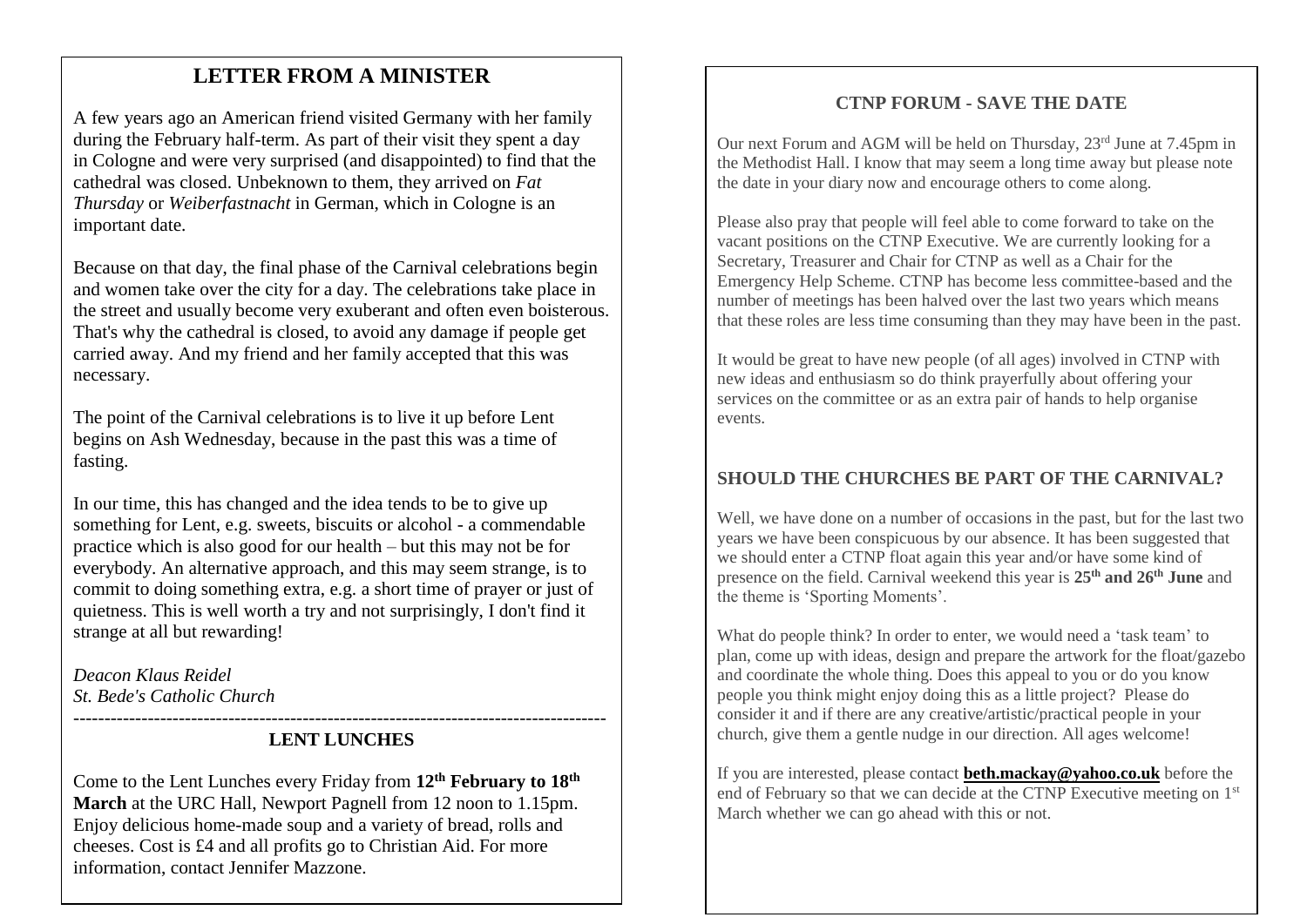#### **CHARITY CONCERT**

Heart and Music are doing a charity concert for MK Moneylifeline on Saturday 6th February at 7pm at St Mary's church, Bletchley. Tickets are £7 in advance or £8 on the door.

> Contact 0300 123 5198, 07786 913233 or office@mkmoneylifeline.org.uk for tickets

## **Newport Pagnell Methodist Church**

#### *Keep the date!*

Following the recent very successful visit by Mark Topping with his presentation "An evening with John Wesley" he will be returning on **Tuesday 22nd March at 7pm**

> with "*An impossible God"*

A dramatic presentation of the Easter Story as seen through the eyes of those involved. All welcome.



# **Care for the family** are organising an evening for parents.

Ridgeway Centre, MK12 5TH

Wednesday, 2 March 7.30-10pm Doors open 6.45pm

> Tickets £6. Group discount £5. Partner rate  $f4$ . On the door £7.

#### Book via **careforthefamily.org.uk**

Spread the word to any parents you think may be interested.